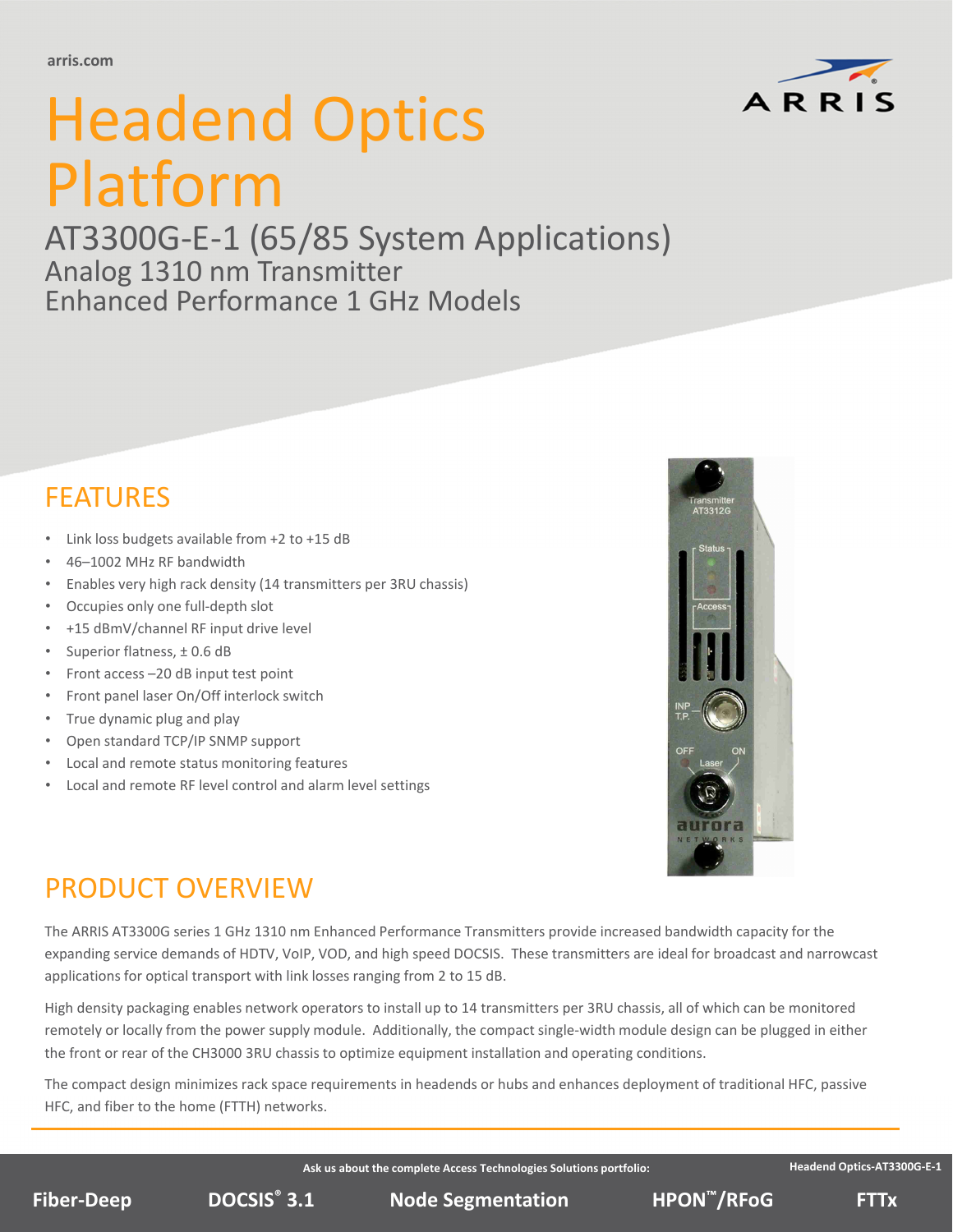

| <b>SPECIFICATIONS</b>                                                             |                                                                                   |                                                                |                       |
|-----------------------------------------------------------------------------------|-----------------------------------------------------------------------------------|----------------------------------------------------------------|-----------------------|
| Characteristics                                                                   | Specification                                                                     |                                                                |                       |
| Physical                                                                          |                                                                                   |                                                                |                       |
| Dimensions                                                                        | 13.0" D x 4.3" H x 1.0" W (3RU) (33 cm x 11 cm x 2.5 cm)                          |                                                                |                       |
| Weight                                                                            | 1.7 lbs. (0.77 kg)                                                                |                                                                |                       |
| Environmental                                                                     |                                                                                   |                                                                |                       |
| Operating temperature range                                                       | -20° to +65°C (-4° to 149°F)                                                      |                                                                |                       |
| Storage temperature range                                                         | -40°C to +85°C (-40°F to +185°F)                                                  |                                                                |                       |
| Humidity                                                                          | 5% to 95% non-condensing                                                          |                                                                |                       |
| <b>Power Requirements</b>                                                         |                                                                                   |                                                                |                       |
| Input voltage                                                                     | $12V_{DC}$                                                                        |                                                                |                       |
| Power consumption                                                                 | 15 W                                                                              |                                                                |                       |
| General                                                                           |                                                                                   |                                                                |                       |
| Wavelength                                                                        | 1310 nm ± 10 nm                                                                   |                                                                |                       |
| Hot plug-in/out                                                                   |                                                                                   |                                                                |                       |
| Manual gain alignment                                                             |                                                                                   |                                                                |                       |
| <b>RF and Optical Interface</b>                                                   |                                                                                   |                                                                |                       |
| RF input(s)                                                                       | F-type (at Back Plate BP-A1)                                                      |                                                                |                       |
| Input RF test point                                                               | G-type (at front panel, -20 dB)                                                   |                                                                |                       |
| Optical connector                                                                 | SC/APC (at Back Plate BP-A1)                                                      |                                                                |                       |
| Electrical                                                                        |                                                                                   |                                                                |                       |
| Pass band                                                                         | 46-1002 MHz                                                                       |                                                                |                       |
|                                                                                   | • 64 PAL B/G analog channel loading: 85-598 MHz                                   |                                                                |                       |
|                                                                                   | $\bullet$                                                                         | QAM channel loading: 598-1002 MHz (6 dB below analog channels) |                       |
| Frequency response (including slope)                                              | ± 0.6 dB                                                                          |                                                                |                       |
| Nominal RF input levels (dBmV/ch)                                                 | • Analog 85-598 MHz: 16                                                           |                                                                |                       |
|                                                                                   | • QAM 598-1002 MHz: 10                                                            |                                                                |                       |
| Manual gain control range                                                         | -6 to 0 dB (relative to nominal level)                                            |                                                                |                       |
| Manual gain control step                                                          | 0.5 dB                                                                            |                                                                |                       |
| Input impedance                                                                   | $75\Omega$                                                                        |                                                                |                       |
| Input return loss, minimum (all RF inputs)                                        | • 18 dB, min (46-550 MHz)                                                         |                                                                |                       |
|                                                                                   | • 16 dB, min (550-1002 MHz)                                                       |                                                                |                       |
| Level stability                                                                   | ± 1 dB (over operating temperature range)                                         |                                                                |                       |
| Fiber-only link performance <sup>1</sup> (with full channel loading of 85-598 MHz | • CNR <sup>2</sup> : 53 dB (models with 2 to 11 dBm output power)                 |                                                                |                       |
| analog and 598-1002 MHz QAM)                                                      | 52 dB (models with 12 to 13 dBm output power)                                     |                                                                |                       |
|                                                                                   | 51 dB (models with 14 to 15 dBm output power)<br>$\cdot$ CSO <sup>3</sup> : 65 dB |                                                                |                       |
|                                                                                   |                                                                                   |                                                                |                       |
|                                                                                   | $\cdot$ CTB: 70 dB                                                                |                                                                |                       |
|                                                                                   | · XMOD: 65 dB<br><sup>1</sup> Guaranteed over full operating temperature range    |                                                                |                       |
|                                                                                   | <sup>2</sup> CNR measurements with 4 MHz noise bandwidth for NTSC channels.       |                                                                |                       |
|                                                                                   | <sup>3</sup> CSO: 62 models with 14 to 15 dBm output power.                       |                                                                |                       |
| 256-QAM BER (ITU-C pre-FEC)                                                       | $1.0 \times 10^{-5}$                                                              |                                                                |                       |
| <b>Optical Fiber Loss and Performance</b>                                         |                                                                                   |                                                                |                       |
|                                                                                   | Link Loss (dB)                                                                    | Output Power (dBm)                                             | Fiber Loss (min) (dB) |
|                                                                                   | $\overline{2}$                                                                    | $1.75 - 2.75$                                                  | 1.5                   |
|                                                                                   | 3                                                                                 | $2.75 - 3.75$                                                  | 2.5                   |
|                                                                                   | 4                                                                                 | $3.75 - 4.75$                                                  | 3.5                   |
|                                                                                   | 5                                                                                 | $4.75 - 5.75$                                                  | 4.5                   |
|                                                                                   | 6                                                                                 | $5.75 - 6.75$                                                  | 5.5                   |
|                                                                                   | $\overline{7}$                                                                    | $6.75 - 7.75$                                                  | 6.5                   |
|                                                                                   | 8                                                                                 | $7.75 - 8.75$                                                  | 7.5                   |
|                                                                                   | 9                                                                                 | $8.75 - 9.75$                                                  | 8.5                   |
|                                                                                   | 10                                                                                | $9.75 - 10.75$                                                 | 9.0                   |
|                                                                                   | 11                                                                                | $10.75 - 11.75$                                                | 9.0                   |
|                                                                                   | 12                                                                                | $11.75 - 12.75$                                                | 9.0                   |
|                                                                                   | 13                                                                                | $12.75 - 13.75$                                                | 9.0                   |
|                                                                                   | 14                                                                                | $13.75 - 14.75$                                                | 9.0                   |
|                                                                                   | 15                                                                                | $14.75 - 15.75$                                                | 9.0                   |
|                                                                                   |                                                                                   |                                                                |                       |

**Ask us about the complete Access Technologies Solutions portfolio:**

**Headend Optics‐AT3300G‐E‐1**

**DOCSIS Node Segmentation ® Fiber‐Deep HPON 3.1 ™/RFoG FTTx**